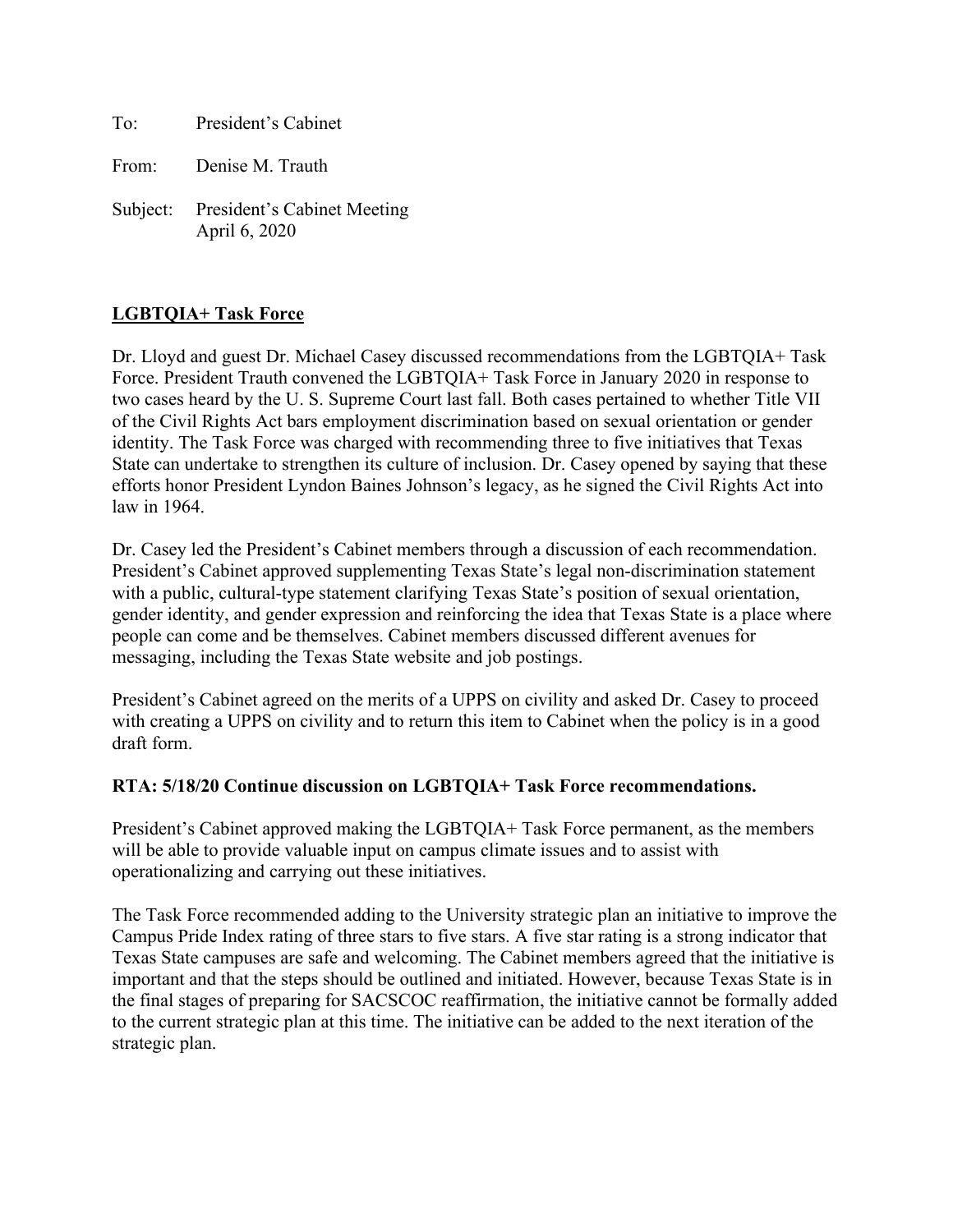Cabinet members approved the recommendation instructing managers to encourage their employees to participate in diversity and inclusion competency training. As an incentive, their participation can be recognized in their performance evaluation.

Cabinet members approved the recommendation for ALLIANCE to represent the University in the local Pride parades, including Austin Pride, SMTX Pride (San Marcos), and San Antonio Pride.

## **Bobcat Preview**

Provost Bourgeois and Dr. Smith began a preliminary discussion on Bobcat Preview for 2021 and 2022. Provost Bourgeois underscored that the dates will depend on final approval of the university calendar. Assuming that Summer I Session begins on June 1, 2020, and on May 31, 2021, then the window for Bobcat Preview would be August 16-20 for 2021 and August 15-19 for 2022.

### **RTA: 05/11/20 Discuss recommendations from the registration/academic calendar coordinating committee**

## **Summer Camps**

Dr. Smith discussed the COVID-19 impact on 2020 summer camps. Cabinet members agreed that academic and athletics camps scheduled during Summer Session I (June 1 through July 1) should be cancelled. Some of the planned Summer I camps may be moved to remote or online delivery. Day camps scheduled in June may be able to also be offered during the first two weeks of August. Because Texas State plans to offer face-to-face instruction during Summer Session II, camps scheduled for July 6 through August 5 will be held as planned. Cabinet members discussed a plan to communicate this information to camp directors and the university community.

## **Evening Study Space**

Mr. Algoe and Mr. Pierce discussed options for study space for students. The discussion focused on whether to keep the Albert B. Alkek Library open and, if so, whether to increase the hours.

The Testing Center is open. While not all employees need to be fitted with masks, the Testing Center staff were fitted with masks given that they work in close proximity with students.

Mr. Pierce reported that about 40 library staff are spread across seven floors at any given time during the workday. Library staff have raised concerns about students not adhering to social distancing measures. Cabinet members agreed that the library is critical for providing support to students and faculty. Students have asked for a safe and secure place with computers, Wi-Fi, and study spaces. About 180 students use the library per day. During peak times, there are about 70 students in the building.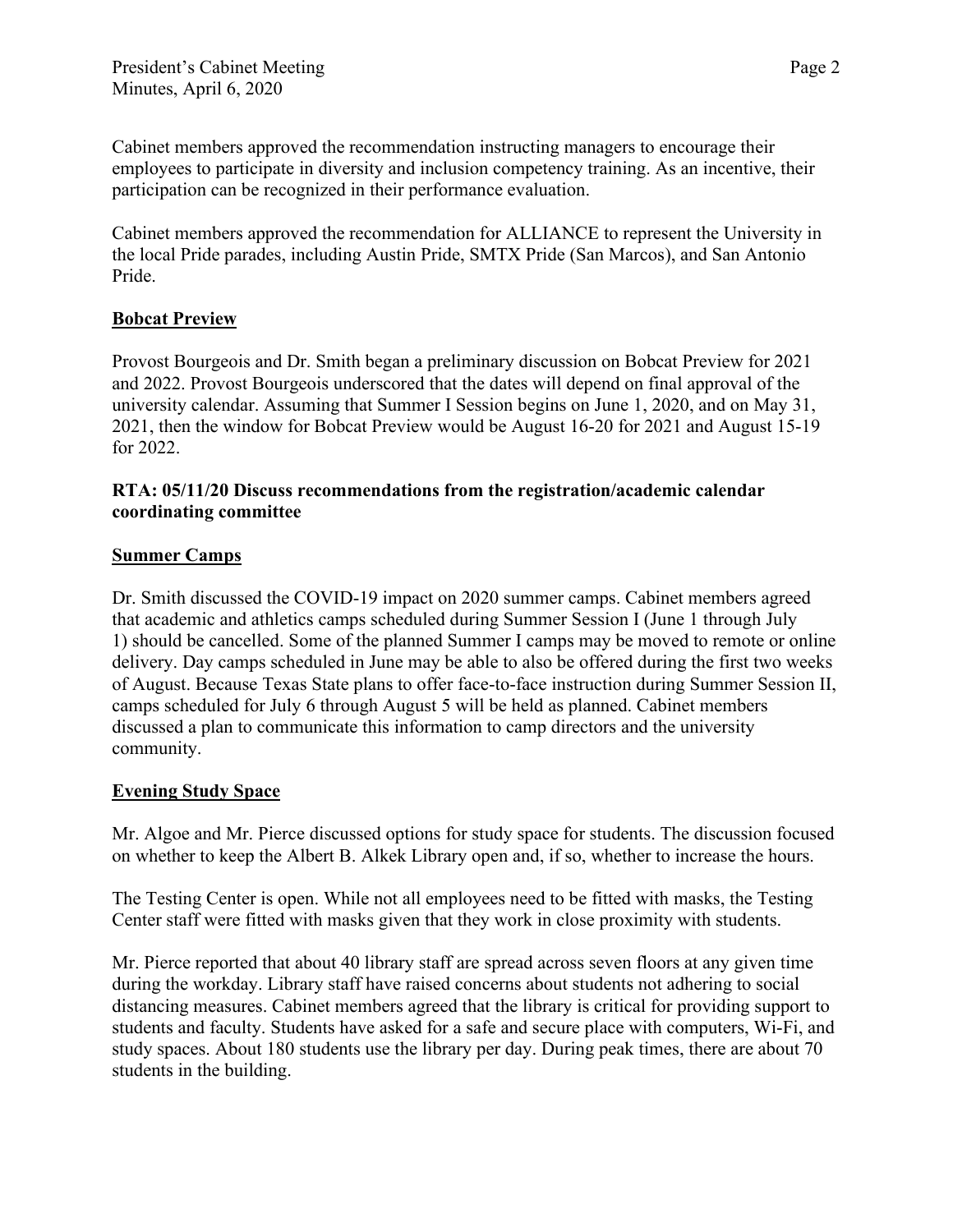Cabinet members agreed not to expand Library hours of operation beyond 8 a.m. to 5 p.m. Cabinet members approved keeping the library open to Texas State students only, granting access via card swipe, and recommended: rearranging furniture, placing a table tent on every table indicating one person per table, strategically placing signs, limiting the number of students who enter the building to support social distancing; increasing deep cleaning efforts throughout the day; and providing library staff with masks.

Mr. Algoe discussed the Centers for Disease Control's recommendation to cover mouth and nose with a cloth face cover when around others.

## **President's Update (#556)**

President Trauth led a discussion on masks. Dr. Breier announced that Mr. Brian Wong, Bobcat alumnus and donor, has donated about 1,440 fabric-type face masks to Texas State. They are expected to arrive within one week and will be added to Emergency Management's existing inventory. University Communications will prepare a message, incorporating official language from the Centers for Disease Control, addressing the limited efficacy of cloth masks and to underscore the importance of social distancing. Cabinet members recommended to provide a portion of the allotment to the library for distribution to staff.

#### **Significant Issues (#01)**

Dr. Smith lauded the free lunch program for Texas State employees, stating it was a huge morale booster for her staff.

Provost Bourgeois announced that based on feedback from faculty, deans, and students, the transition to remote/online course delivery appears to be going well. The few issues raised were primarily limited to connectivity.

Provost Bourgeois provided an update on fall 2020 enrollment; the number of freshmen admitted is up more than eight percent, while the number of registrants for New Student Orientation (NSO) is down more than 20 percent. The Admissions Office is rolling out initiatives focused on increasing NSO registration numbers. NSO will be delivered virtually, rather than in person, and its registration cost will be reduced by \$60. Provost Bourgeois recognized that the biggest challenge to NSO registration is the uncertainty around the COVID-19 crisis.

Mr. Pierce discussed that Zoom has been in the national news lately. Information Technology is addressing potential security risks and will be distributing best practices, such as requiring a password to enter Zoom meetings, to the university community.

Dr. Smith proposed a plan for housing for Summer I and II sessions. Students will not be allowed to move into residence halls during the Summer I session, though exceptions will be made on a case-by-case basis for students who do not have access to suitable, alternative housing. However, students will be allowed to move into the residence halls during the Summer II session. Cabinet members approved the proposal.